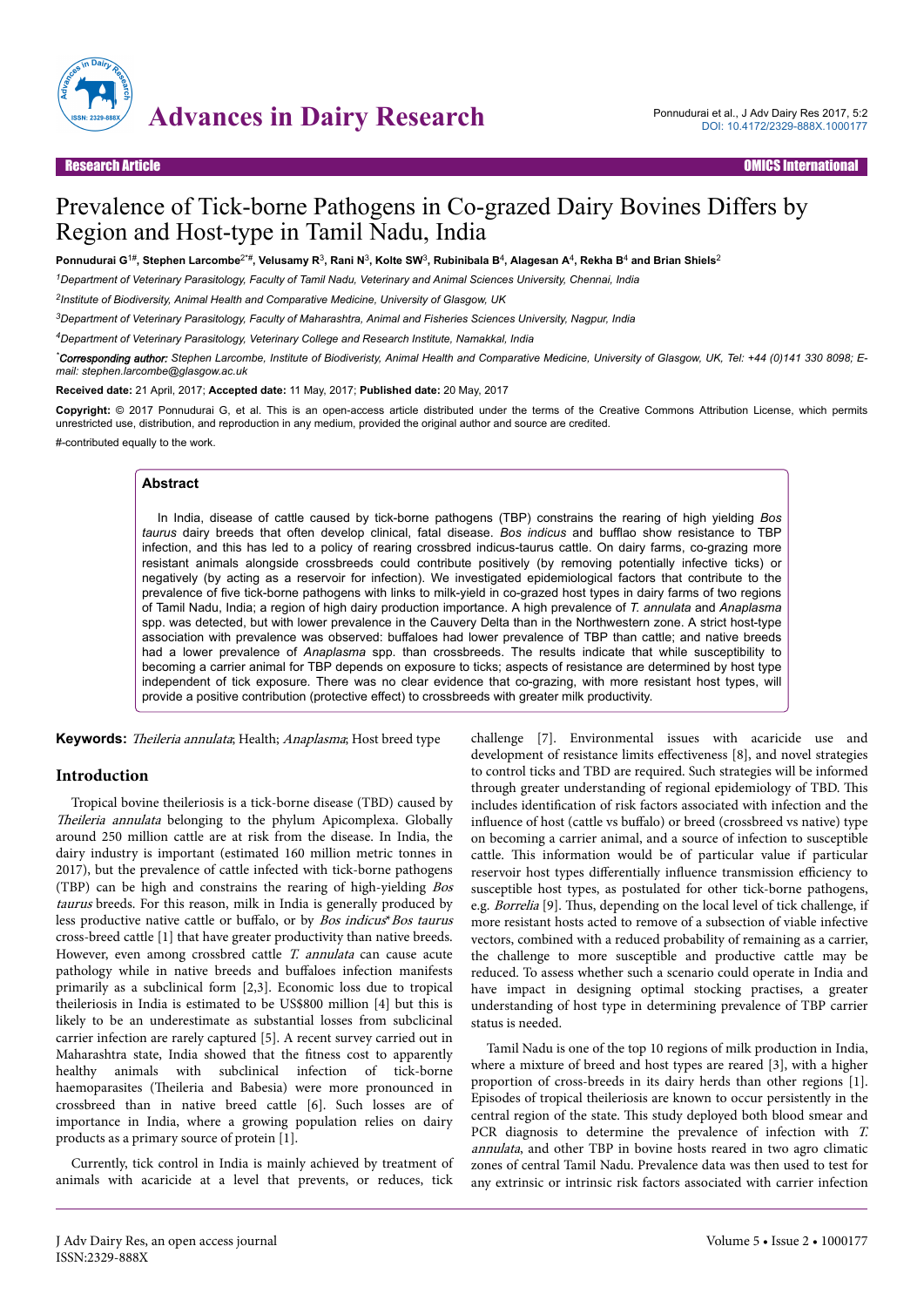## Page 2 of 7

with emphasis on differences between different breed/host type and, therefore, their potential to act as reservoirs for transmission to susceptible hosts.

# **Materials and Methods**

#### **Study area**

Samples were collected from October, 2014 to March, 2015 from animals reared in two agro climatic zones viz., Cauvery delta zone and North Western zone located in the central part of Tamil Nadu, India (Figure 1). Нe climate of both of the sampling zones areas is hot and humid (28.8°C average temperature), with an annual rainfall of 764 mm and 860 mm in Cauvery delta and North western zone, respectively.



Figure 1: Map showing geographical location of sampling areas: Cauvery delta zone (Trichy district) and North Western zone (Namakkal district).

#### **Sample and data collection**

Blood samples were collected from 331 apparently healthy animals, which include crossbred cattle  $(123)$ , native cattle  $(105)$  and buffaloes (103), from randomly selected working, productive dairy herds located in Musiri, Pavithram and Нottiyam Taluk of Trichy district (North Western Zone), and Alanganatham, Erumapatti and Varagur village areas of Namakkal district (Cauvery delta zone). In this area animals are co-grazed, although some native breeds (especially males) are housed separately as working animals. Blood was collected from the jugular vein of animals in vacutainer tubes coated with 0.5M EDTA. Blood smears were prepared with blood obtained by puncturing the ear vein. Data pertaining to breed, sex, and age were collected through questionnaires. We also thoroughly assessed Animals were thoroughly assessed by visual inspection for tick infestations. Нough this involved whole body searches particular attention was paid to known predilection sites for individual species ie. Boophilus spp.: all over the body; Hyalomma spp.: udder, inguinal region, below the base of the tail, tip of the tail; Rhipicephalus haemaphysaloides: ear, eyelids and

neck region; Haemaphysalis: in ear, and eyelids. Where animals were found to be infested, the ticks (all stages) were counted and collected in a vial containing 70 per cent ethanol. Ticks were identified using three different keys  $[10-12]$ . Ticks were then scored into the following categories: (1) <5 ticks; (2) 5-20 ticks; (3) 20-50 ticks; (4) >50 ticks. Age data was available in different levels of detail for each herd (based on breeding history, age in years or tooth eruption), To standardize this data and simplify analyses, all animals were assigned an age class: <2, 2-4 and >4 year old.

#### **PCR screening**

Genomic DNA was extracted from whole blood using a commercial DNA extraction kit (Qiagen Blood and Tissue Kit, Chatsworth, CA, USA), according to the manufacturer's instruction; isolated DNA was stored at -80°C. A PCR assay targeting the 18s rRNA gene was utilised for amplification of 5 different TBP based on conditions and primers, as described previously [6]. Specificity of the PCR was tested by direct sequencing two PCR products, and BLAST analysis of the amplicons. Each of the tests showed exclusive amplification of products from the intended species. Parasite DNA amplified at a species specific level represented: Нeileria annulata, Нerileria orientalis, Babesia bigemina, and Babesia bovis. Less specific primers were designed to amplify Anaplasma; +ve samples were scored as Anaplasma spp. for the results from this assay [6]. PCR amplification was performed in a final volume of 25 µl, with each reaction containing 4 µl of DNA template, 4.5 µl of nuclease free water, 12.5 μl of 1.5 mM Mgcl<sub>2</sub> (Taq 2X Master mix, Red Ampligon) and 2 µl of each primer at 10 pmol. Target amplification was carried out in a thermal cycler (Eppendorf, Germany) using the reaction profile described Junlong et al. [13], modified as follows: 35 cycles of three steps each, comprising initial denaturing at 95°C for 30 sec, primer annealing at 55°C for 30 sec and product extension at 72°C for 30 sec. Amplified products were separated by electrophoresis on a 1% agarose gel using standard running conditions and visualized by ethidium bromide stain under UV using a Gel documentation system (BioRad, USA). Positive controls (DNA isolated from animals known to be infected with specific parasites by blood smear) and negative control (Distilled PCR-grade water) were used in every run. All reactions produced specific, single bands.

#### **Blood smear examination**

For all samples blood smears were generated to compare detectability across PCR and microsocopy techniques for T. annulata. Thin blood smears were prepared on glass slides, fixed in methanol for 40 minutes and stained with Giemsa stain (1 in 20 dilution in deionised  $H_2O$ ) for 40 minutes, washed in  $H_2O$  and examined microscopically under oil immersion. A minimum of 50-100 fields per smear were examined for detection of *Theileria* spp. based on morphology of the piroplasm stage.

# **Statistical Analyses (Risk Factor Association)**

To produce estimates of the relative importance of different intrinsic and extrinsic factors influencing the prevalence of disease we used a mixed modelling approach (Generalized Linear Mixed Models (GLMM)) using the GLIMMIX procedure in SAS (v 3.1. SAS Inc, USA). Use of a GLMM approach allowed us to flexibly model nonnormally distributed response variables, accounting for fixed factors (Sex, Age Class, Host type and Tick scores), while including geographic location as a random effect (Block) to control for non-independence of hosts from the same location of origin [14]. Two models containing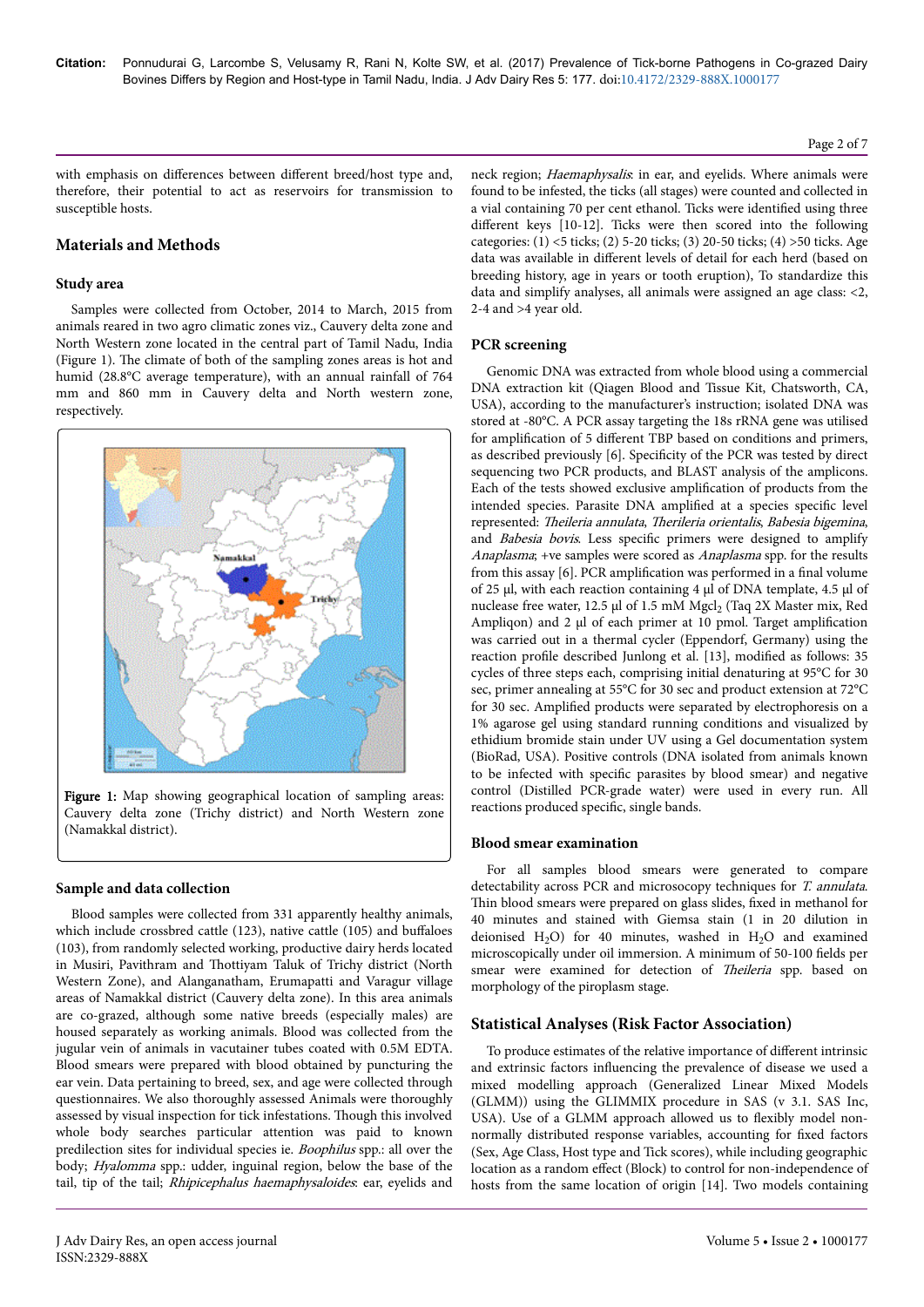different response variables were constructed: the prevalence of Theileria annulata as a binary distributed response, and the prevalence of Anaplasma spp. as a binary distributed response. Other parasites were encountered at a frequency too low to be modelled statistically. To perform risk factor associations we included all fixed factors noted above in each model, and all two or three-way interactions between them. Non-significant interactions were removed until only statistically significant terms remained. Statistically significant factors that remained were considered to be potential (positive or negative) risk factors for the parasites in question. In some cases significant terms or interactions had more than two levels, or more than one significant fixed factor. In these cases, determining the biological relevance of the significant effect can be difficult. To ease interpretation we computed Least Squares Means (LS Means). LS Means are group means computed for some fixed factor of interest having controlled for further covariate/s (e.g. in our case, means of host type while holding geographic location constant), and LS means can be compared using tukey's t-tests to find out which groups (from factors with >2 levels) are significantly different from one another using GLIMMIX [14]. Further details on the direction (positive or negative) of each risk, and on construction of the models is provided in the results, as appropriate.

# **Ethical Statement**

This study was carried out in strict accordance with the recommendations of the Veterinary Council of India and all work was overseen by their staff. Ethical approval was not required for performing animal experiments (Institutional Animal Ethics Committee of Tamil Nadu Veterinary and Animal Sciences University) as: 1. the survey was conducted by government official veterinary physicians in village farms within their jurisdiction, 2. samples were taken as part of the standard course of veterinary inspection to determine presence of infections detrimental to animal health in India and 3. in India, ethical approval is not required for survey work conducted for the benefit of livestock welfare or improved farming practice, as in this case. No animals were housed or harmed as part of the survey, and every care was taken to minimise any suffering of the animals during the brief handling period.

# **Results**

# **Prevalence of infection and sensitivity of diagnostic techniques**

Initial analysis of blood samples was performed by microscopic analysis of blood smears for detection of *Theileria* spp. piroplasm forms. Of the 331 blood smears examined, piroplasms could be detected in 11 smears (3.3%). All 11 positive results were obtained from crossbred cattle, thus none of samples from native cattle and buffaloes were scored as positive for *Theileria* spp. by microscopy.

The PCR generated clear evidence of specific amplification of the predicted size products, with T. annulata and Anaplasma spp. amplicons the most commonly detected. 6pecific amplification was validated by sequencing in a parallel study that used the same primers and PCR conditions: the top BLAST hits for sequenced PCR products matched the intended target [6]. Results of the PCR assay for T. annulata were initially correlated with location and host type: 76.2% ,  $68.0\%$  and  $26.4\%$  of crossbred cattle, native cattle and buffaloes, respectively from the North Western region were infected, and 67.1%, 54.5% and 4.0% in crossbred cattle, native cattle and buffaloes

#### Page 3 of 7

respectively from the Cauvery delta region. These differences were explored in more detail using statistical approaches (see below). Нe results support previous studies demonstrating diagnosis of carrier animals is significantly more sensitive by PCR assay relative to blood smear [15,16]. All samples that scored as positive for Theileria spp. by blood smear gave a positive result for T. annulata in the PCR assay. The significantly lower level of prevalence in buffalo supports the blood smear data, while for native breeds this correlation was not obtained, as the level of infection by PCR was similar to that of the crossbreed animals. Taking the results of the two tests together it can be postulated that the buffalo sampled are either not challenged by infected ticks or are resistant to establishment of a carrier infection; while native breeds are more likely, relative to crossbreeds, to present a carrier state that is below the sensitivity threshold of diagnosis by blood smear. Using PCR we also detected a high prevalence of Anaplasma spp. (n=128, see below), but very few cases of *Babesia* (*B. bovis* n=4; *B. bigemina* n=1).

# **Tick infestations**

We constructed chi-square analyses on presence/absence tick data and found that while overall there was no difference in the prevalence of ongoing tick infestations between locations (Northwestern vs. Cauvery Delta:  $X^2=0.009$ , p=0.9) there was a significant effect of host type  $(X^2=25.98, p<0.0001)$ , with buffalo harbouring far fewer tick infestations than native or cross-breed cattle. To investigate in more detail, we constructed chi-square analyses using the presence/absence of different tick species. Four different tick species were detected on our study animals: Hyalomma anatolicum, Boophilus microplus, Haemaphysalis intermedia and Rhipicephalus spp. (Table 1). There was no difference between crossbreed and native cattle in the presence/ absence of any individual tick species. However, for Boophilus microplus and Haemaphysalis intermedia crossbreed cattle had significantly more ticks than buffalo ( $X^2$ =0.009, p=0.9, cross breed vs buffalo tukey adjusted p<0.05) and for Hyaloma anatolicum crossbreed and native cattle had significantly more ticks than buffalo  $(X^2=0.009, ...)$  $p=0.9$  cattle vs buffalo tukey adjusted  $p<0.05$ ). Although, the overall difference in tick infestations between regions was not significant, there was a significant difference in some individual ticks species. There were greater numbers of both Haemaphysalis intermedia and Rhicephalus in the Northwestern zone than in the Cauvery Delta, although both were rare overall.

#### **Intrinsic and extrinsic factors influencing TBP prevalence**

Theileria annulata: Preliminary inspection of prevalence data from Нeileria infected animals indicated a possible influence of geographic origin. Although principally we aimed to control for any impact of shared geographic origin in our models, it was considered interesting to test for a geographic effect. Therefore, before constructing full GLMM models with geographic origin as a random effect, we constructed more simple GLMs including breed, location and a location\*breed interaction to investigate the statistical significance of location effects. Using this approach we found significant impact of both breed (see below) and location (F1, 316=9.04, p=0.0013). In general, prevalence was higher in North Western Zone than in the Cauvery Delta; moreover, although the interaction term breed\*location was not significant, post-hoc comparisons using least squares means showed that overall differences in Theileria annulata prevalence between the locations were driven more by buffaloes (26.4% vs. 4%:  $t=-2.74$ , tukey adjusted  $p=0.0065$ ) than by native (68% vs 54.5%:  $t=-1.15$ , tukey adjusted  $p=0.25$ ) or cross breed (76.2% vs 67.1%: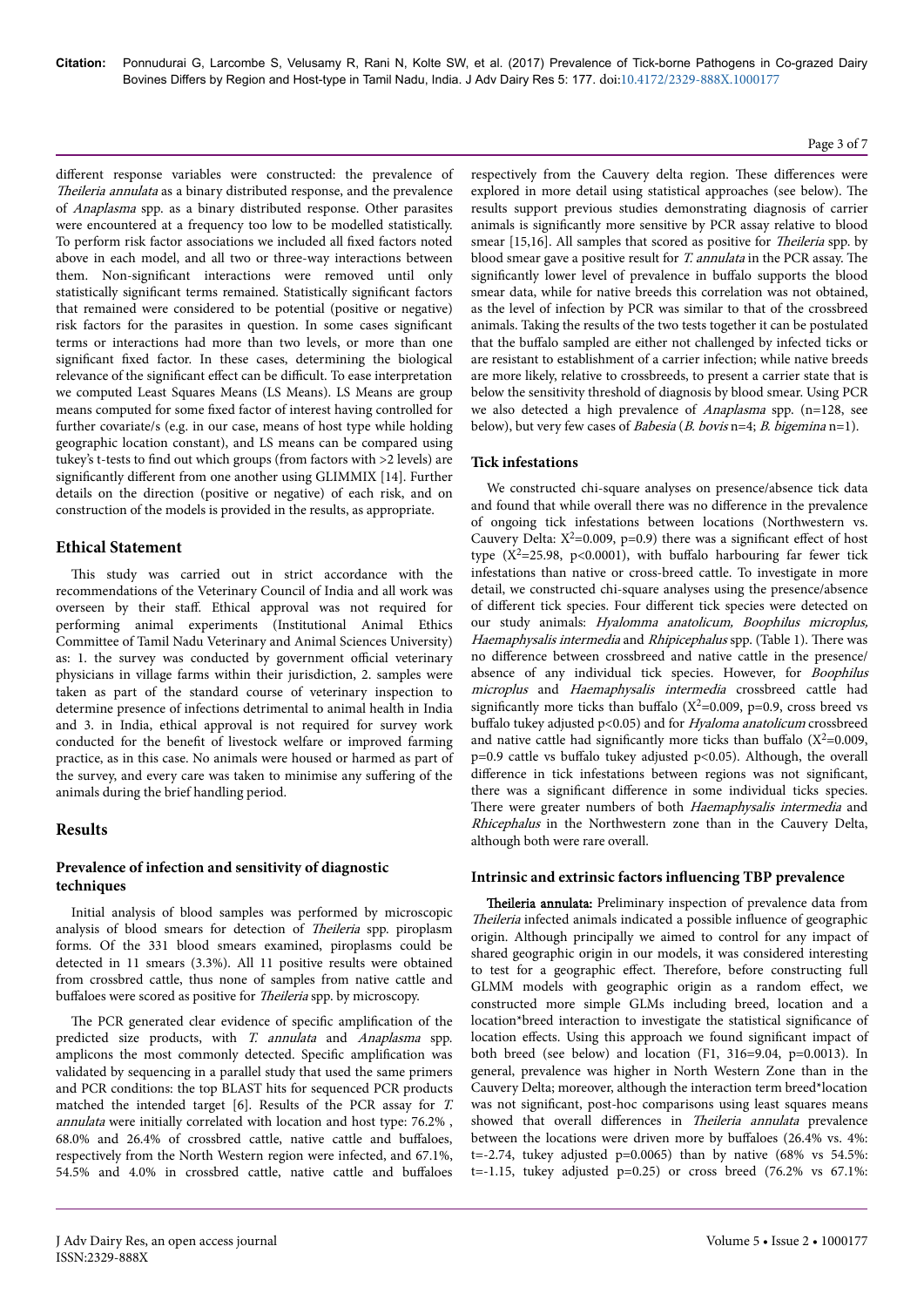# Page 4 of 7

 $t=-1.35$ , tukey adjusted  $p=0.18$ ) cattle. This result demonstrates that extrinsic factors operating at even a small geographic scale can impact on the local epidemiology of *Theileria* infection, while highlighting the

importance of controlling for geographic origin in further statistical tests.

| Region           | <b>Breed</b>   | $N =$ | $on$ -going<br>No.<br>tick infestations | Hyalomma<br>anatolicum   | Boophilus<br>microplus   | Haemaphysalis<br>intermedia | Rhipicephalus<br>spp.    | <b>Mixed infestation</b> |
|------------------|----------------|-------|-----------------------------------------|--------------------------|--------------------------|-----------------------------|--------------------------|--------------------------|
| North<br>Western | Cross          | 59    | 19                                      | 9                        |                          | 6                           | $\overline{4}$           | 3                        |
|                  | Native         | 50    | 14                                      | 8                        | 3                        | 3                           | $\overline{\phantom{a}}$ |                          |
|                  | <b>Buffalo</b> | 53    | 5                                       | $\overline{\phantom{a}}$ | $\overline{\phantom{a}}$ | $\overline{\phantom{a}}$    | $5\phantom{.0}$          | ۰                        |
|                  | Total          | 162   | 38                                      | 17                       | $\overline{4}$           | 9                           | 9                        | 4                        |
| Cauvery<br>Delta | Cross          | 64    | 22                                      | 13                       | 8                        | $\overline{1}$              | $\overline{\phantom{a}}$ |                          |
|                  | Native         | 55    | 15                                      | 12                       | $\overline{2}$           | 1                           | $\overline{\phantom{a}}$ |                          |
|                  | <b>Buffalo</b> | 50    | $\overline{\phantom{a}}$                | $\overline{\phantom{a}}$ | $\overline{\phantom{a}}$ | $\overline{\phantom{a}}$    | $\overline{\phantom{a}}$ | $\overline{\phantom{a}}$ |
|                  | Total          | 169   | 37                                      | 25                       | 10                       | $\overline{2}$              | $\overline{\phantom{a}}$ |                          |

Table 1: Counts of on-going tick infestations in different host types in Cauvery Delta and North Western Zone.

To investigate in more detail how intrinsic and extrinsic differences impact the epidemiology of T. annulata we constructed GLMM models testing for impacts of sex, age, host breed/type and tick infestation on parasite prevalence/carrier state.

| Parasite       | <b>Fixed factor</b>     | $F_{d.f}$              | P-value  |
|----------------|-------------------------|------------------------|----------|
|                | Sex                     | $0.25_{1.311}$         | 0.6198   |
| T. annulata    | Age class               | $3.07_{2.314}$         | 0.047    |
|                | Host type               | 25.77 <sub>2.314</sub> | < 0.0001 |
|                | <b>Tick infestation</b> | $4.11_{1,314}$         | 0.044    |
|                | Sex                     | $4.55_{1,315}$         | 0.033    |
|                | Age class               | $0.68_{2.313}$         | 0.5      |
| Anaplasma spp. | Host type               | $8.38_{2,315}$         | 0.0003   |
|                | <b>Tick infestation</b> | $12.01_{1.314}$        | 0.0006   |

Table 2: Risk factor association outputs from GLMMs for T. annulata and Anaplasma spp. No statistically significant interactions were found, values of non-significant main effects provided at point of removal from model. (Model Intercepts: T annulata: -0.66 +/- 0.57: Anaplasma: -0.32 +/- 1.3 Covariance parameter estimates for random effect location: T annulata:  $0.3 +/-0.47$ : Anaplasma:  $3.329 +/-4.78$ ).

We found no evidence for any statistically significant interactions; however, there was a significant impact of host type and host age (Table 2). Figure 2 shows that buffalo are significantly less likely than cross breed (LSmeans t=-6.95, p<0.0001) or native (LSmeans t=-4.78, p<0.0001) cattle to carry T. annulata, and that native and cross breed cattle do not significantly differ in prevalence (LSmeans t=-0.32, p>0.75). Overall, the prevalence of T. annulata increased with age across host types/breeds (Figure 3). Surprisingly, in the initial model tick score was not retained as a statistically significant fixed factor (F3, 312=1.73, p=0.160). However, the raw data was suggestive of an impact of tick infestation, in general, plus dividing the intensity score data across four different categories could abrogate the important question of whether tick exposure per se impacts on prevalence of carrier infection in different host types.



Figure 2: Prevalence of *Theileria annulata* (a) and *Anaplasma* spp. (b) in Northwestern and Cauvery Delta, Namakkal in Cross Breed Cattle, Native Breed Cattle and Buffalo. For both species of pathogen prevalence was lower in the Cauvery Delta, but a clear pattern of host type specificity was obtained: Prevalence is lower in buffalo than in any cattle type, and for Anaplasma spp., prevalence was lower in native than cross breed cows.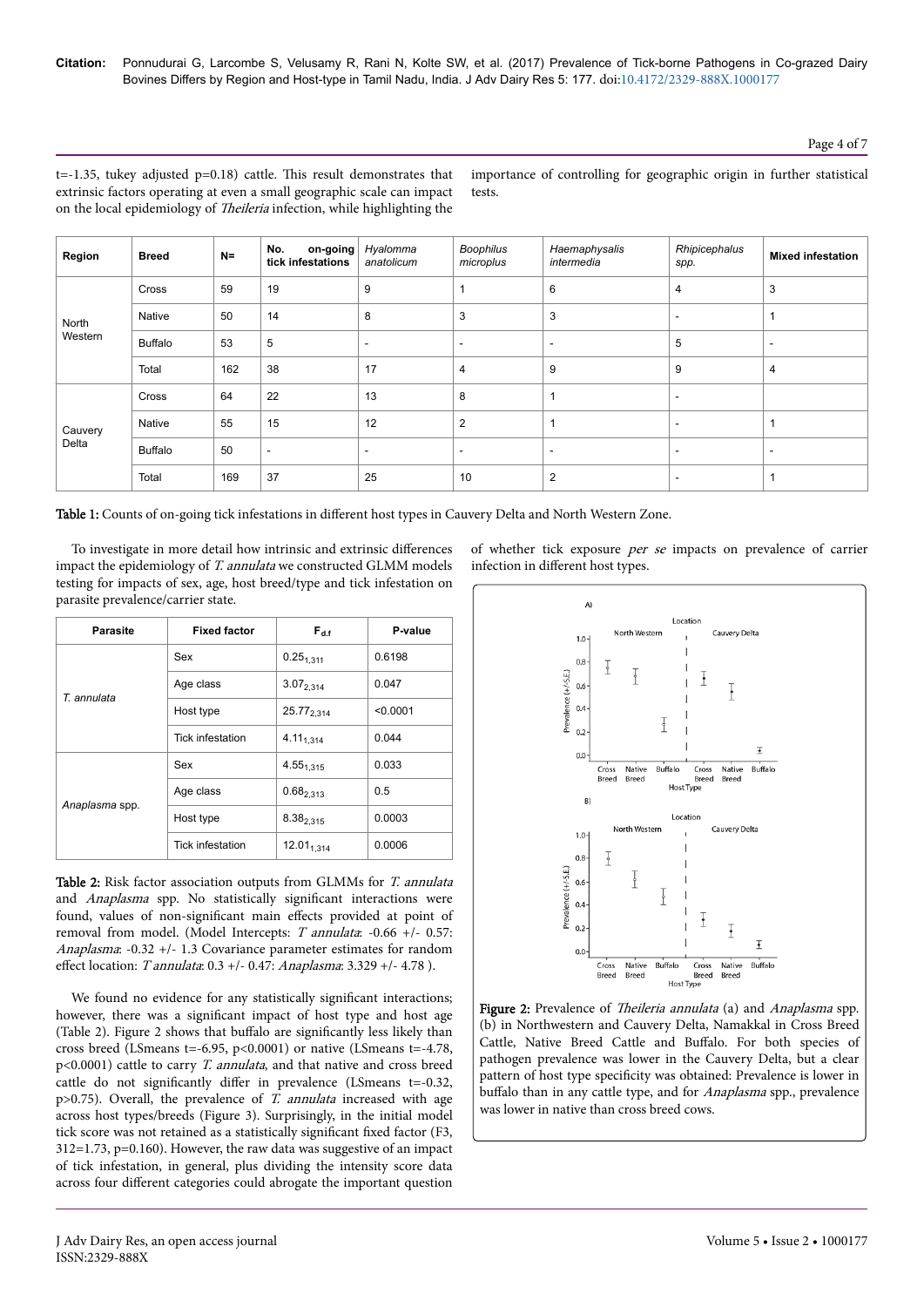Prevalence Theileria annulata  $0.7$  $0.6<sub>2</sub>$  $0.5$  $0.4$  $0.3$  $0.2$  $0 - 2$  $5 +$  $0 - 2$  $2 - 4$  $5 +$  $2 - 4$ Age

Figure 3: Prevalence of *Theileria annulata* increases with age in cattle and buffalo in Nammakal. Data plotted by location shows the same trend regardless of overall prevalence mediated by environmental effects.

Thus we simplified tick score to a binary classification of ongoing tick infestation (yes or no) and re-ran the model. As expected, a significant effect was now indicated: animals with tick infestations (of any severity) have a greater prevalence of T. annulata infection, with around 30% more animals infected.

Anaplasma spp: As with *Theileria*, a significant impact of location on the prevalence of Anaplasma spp. was found, so GLMMs using location as a random effect were fitted for testing fixed factors. We found a significant effect of host type and tick infestation on the prevalence of Anaplasma. Unlike T. annulata there was no significant effect of age (Table 2). Significantly lower prevalence in buffalo than in cattle was detected. In addition, a significant difference in prevalence between native and crossbreed cattle (LSMeans t=-2.96, p=0.003) was found for Anaplasma, with significantly fewer infected native breed than crossbreed animals (Figure 2). Animals without on going tick infestations had a significantly lower prevalence of Anaplasma spp. than those with ticks, though in this case it is important to stress that the differences in prevalence between breed types for cattle were not mediated by tick exposure, since there was no difference in infestation between cattle breed-type (see above). Нerefore, the prevalence of TBP in bovine animals in this study is a most likely a consequence of both extrinsic (exposure to ticks) and intrinsic (genetic resistance mediated by host type) effects. We found a significant impact of sex on prevalence of Anaplasma, this result should be treated with caution: male crossbreed cows and buffalos are not kept on farms, as they are considered uneconomic, while male native breeds are kept for labour purposes (ploughing/draughting etc). Нerefore all males in the study were native breeds, completely blocking assessment of sex within host type, and when considered in natives alone there was no difference in Anaplamsa prevalence in male and female cattle (p>0.9, mean prevalence: males=0.39, females=0.41).

# **Discussion**

This study set out to empirically test whether the prevalence of some tick-borne infections of bovines in an important region of dairy production in India is altered by regional or breed specific differences, with emphasis on the level of carrier state between host types. Such information may be of relevance if one host type over another showed altered levels of carrier state (prevalence and parasitaemia), in the face of similar levels of tick challenge, as this could reduce or exacerbate the infection risk for more susceptible, but more productive breeds. We found good evidence that TBP prevalence levels on farms in Namakkal, India are shaped by a combination of intrinsic and extrinsic effects. Importantly, the prevalence of carrier status of Theileria annulata and Anaplasma spp. were indicated as dependent on host type and, not surprisingly, tick exposure.

Page 5 of 7

In general, the overall prevalence of  $T$ . annulata, except in buffaloes (15.5%), was above 60%, which is threefold higher than the prevalence rate of T. annulata (19%) recorded by others in the Indian subcontinent [17,18]. The prevalence of *Anaplasma* spp was also higher than other PCR surveys in South India [19]. Нese high prevalence values were only detected using the PCR based assay. Only 11 animals (3.3%) in our study were diagnosed positive for piroplasms of Theileria sp by blood smear examination; a finding in agreement with some related surveys [20,21] but not others [22]. Together our results show that to accurately estimate the reservoir of infection and assess factors that could influence the risk of new infections occurring, PCR is a more sensitive technique [23].

It has been suggested that the presence of animals less susceptible to becoming reservoirs of transmittable infection in a population may have a diluting effect on levels of tick-borne disease in the population as a whole [9]. Our data supports the idea that buffalo and native breeds of cattle are more resistant to becoming carrier animals for some TBP than crossbred cattle. For both Anaplasma spp and Theileria annulata, buffalo were less likely than either species of cattle to have carrier status infections. If the force of infection for both parasites is identical across host types this would lend support to the idea that cograzing of crossbreeds and buffalo could lead to a dilution effect for tick challenge: buffalo reducing subsequent infection risk by having a lower probability of acting as a reservoir for tick transmission. However, the results showed strong evidence that buffalo are less likely than cattle to have detectable tick infestations. Нe reason for this difference is unclear, but of potential importance to dairy farming in the area. Possible hypotheses for this difference are: buffalo are just as attractive to questing ticks but ticks are more likely to drop off before repletion; buffalo repel ticks prior to infestation; or ticks prefer to feed on co-grazed cross-breed cows. Нere is some evidence that intrinsic differences in tick susceptibility can be mediated by a combination of such effects in the context of indicus and taurine African cattle breeds [24], but elucidating the most important proximate mechanisms is of special importance in the Indian context: If ticks that fail to feed on buffalo subsequently quest for an alternative host then co grazing would not reduce challenge of cattle and, theoretically, may increase it. Further investigation of subsequent questing behaviour of ticks that fail to feed on buffalo is warranted to determine if buffalo exacerbate, diminish or are neutral with respect to tick challenge of co-grazed cattle. In addition it seems clear that while buffalo could excaerbate the risk of tick challenge they do not appear to provide a substantial reservoir of parasite challenge for cattle. Нus, the epidemiology of T. annulata may not mirror that of  $T$ . parva where buffalo act to provide a large reservoir of parasite genotypes that can trasmit to cattle and cause disease [25,26]. Comparative investigation of genotype complexity of T. annulata derived from buffalo and cattle is required to support this theory.

# Location North Western Cauvery Delta  $0.8$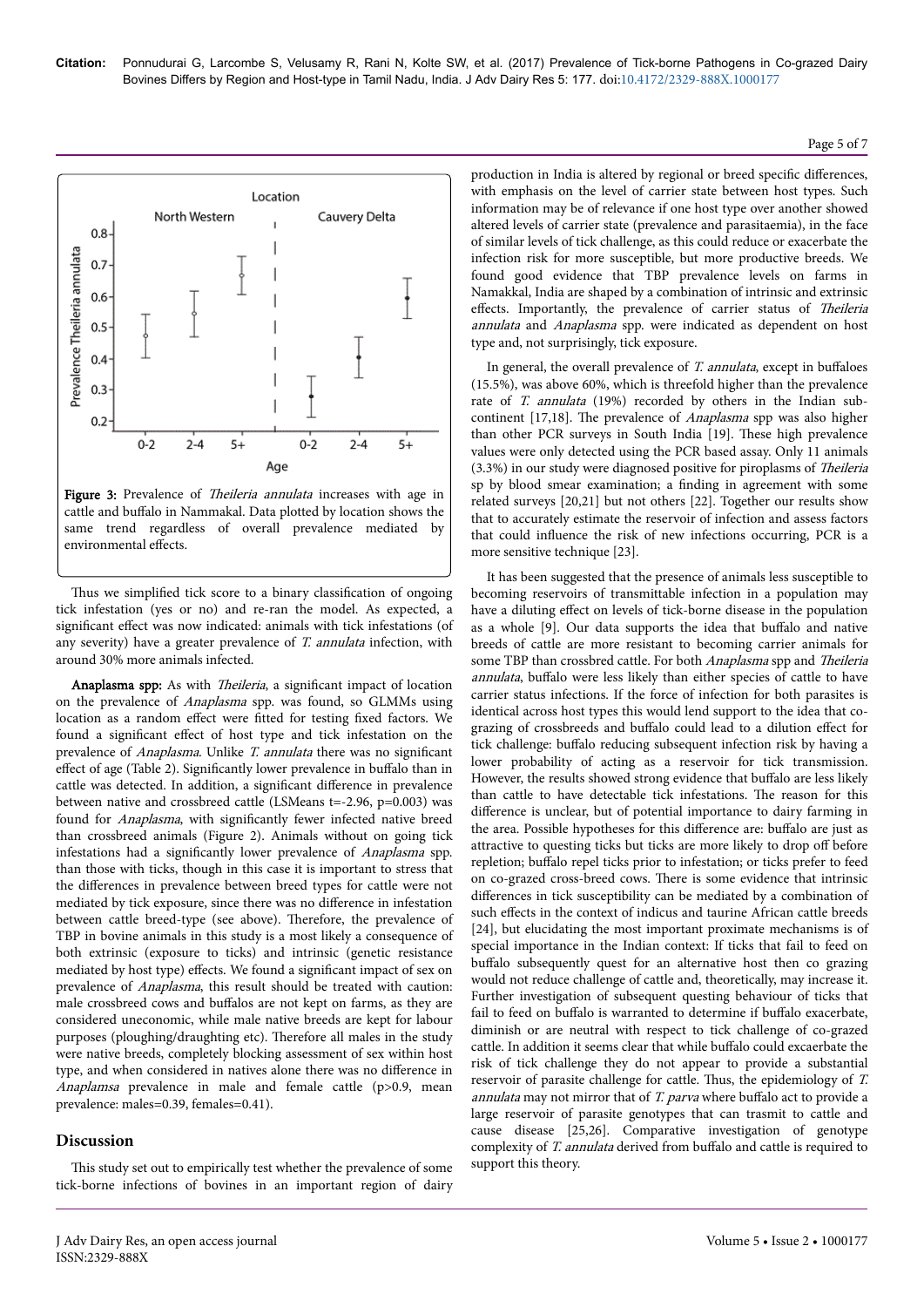The detected difference in prevalence of *Anaplasma* spp. between native and crossbreed cattle is likely to be determined partly by host genetic resistance: we found no evidence of a difference in tick exposure between cattle breed types but around 10% difference in Anaplasma spp. prevalence. Evidence of a difference in cattle breedtype specific outcome of infection is also provided by the comparison of blood smears to PCR for detection of T. annulata. Only cross breed cattle scored positive by blood smear the logical conclusion being that this relates to a higher parasitaemia in crossbreed animals. Whether lower levels of pathogen burden are linked to genetic resistance of natives vs cross breeds requires to be established, although is indicated from previous studies [27,28]. Mechanisms of breed resistance against T. annulata are known to be manifest as a reduction in clinical paramaters associated with an alteraltion in the level of proinflammatory cytokines [29]. A reduced pathogen burden would indicate either reduced ability of the infection to amplify and/or a greater ability of resistant animals to control the infection. Whether a lower parasitaemia means that natives are less of a risk for transmission of T. annulata than crossbreeds requires investigation. In terms of general prevalence, our results indicate that native cattle will act as a common reservoir for transmission of infection to crossbreeds when co-grazed.

Substantial differences in the prevalence of  $T$ . annulata, and especially Anaplasma sp, were found between the two regions in this study. This could be due to differences in climatic and geographical variations between study sites that alter vector abundance or competency. Нere was some evidence that the species composition of ticks found might have differed between regions: Haemaphysalis intermedia and Rhicephalus were identified in greater numbers in the North Western zone. However, given that their abundance was low, and neither is considered a principle vector for T. annulata, it seems unlikely that these species were major contributors to geographic prevalence. A clear age related pattern in the prevalence of T.annulata was detected. Prevalence was higher as the age of animals increased, in contrast to the case for T. parva [30] or T. annulata in Pakistan [31]. The higher prevalence in adults could be due to stress associated (parturition and transport) immunosuppression, or indicate that the level of infected tick challenge is not sufficient to infect all calves [32]. Adult animals may also be more likely to be exposed to tick infestation when they are grazed on community pasture. Нis result raises questions about the best management practice for older cows, especially those that are past peak productivity. If older cows with higher prevalence of disease act as a reservoir of infection for younger cows, co-grazing different age groups may be detrimental to milk yield overall [33].

In conclusion, the results of this study indicate the importance of host type in determining patterns of parasite prevalence and resistance to clinical disease in dairy herds. Нere is a need to determine whether crossbreeds pose a greater risk for transmission of disease than native cattle, with the role of co-grazing buffalo in influencing this risk also requiring further assessment. As the cost of carrier infection is indicated to be higher in crossbreed cattle, control strategies should be aimed at either improving innate resistance to infection, while retaining productivity, or blocking pathogen transmission.

# **Acknowledgements**

The authors would like to thank veterinarians who had rendered their unstinted help during sample collections and also thank the Dean, Veterinary College and Research Institute, Namakkal, for

facilities provided. Нis project was funded by DBT, Govt. of India under Indo-UK (BBSRC) collaborative project grant number BB/ L004739/1.

# **References**

- 1. [USDA Foreign Agricultural Service \(2016\) Global Agricultural](https://gain.fas.usda.gov/Recent%20GAIN%20Publications/Dairy%20and%20Products%20Annual_New%20Delhi_India_9-29-2016.pdf) [Information Network. Report no IN6126.](https://gain.fas.usda.gov/Recent%20GAIN%20Publications/Dairy%20and%20Products%20Annual_New%20Delhi_India_9-29-2016.pdf)
- 2. Neitz WO (1957) Нeileriosis, gonderiosis and Cytauxzooses: a review. Onderstepoort J Vet Res 27: 275-430.
- 3. [Velusamy R, Rani N, Ponnudurai G, Harikrishnan J, Anna T, et al. \(2014\)](http://dx.doi.org/10.14202/vetworld.2015.1205-1209) Influence [of season, age and breed on prevalence of haemoprotozoan](http://dx.doi.org/10.14202/vetworld.2015.1205-1209) [diseases in cattle of Tamil Nadu, India. Vet World 7: 574-578.](http://dx.doi.org/10.14202/vetworld.2015.1205-1209)
- 4. [Devendra C \(1995\) In: Global agenda for Livestock Research, EDS, ILRI,](https://cgspace.cgiar.org/handle/10568/877) [Nairobi pp: 41-48.](https://cgspace.cgiar.org/handle/10568/877)
- 5. [Gharbi M, Touay A, Khayeche M, Laarif J, Jedidi M, et al. \(2011\) Ranking](http://dx.doi.org/10.20506/rst.30.3.2074) [control options for tropical theileriosis in at-risk dairy cattle in Tunisia,](http://dx.doi.org/10.20506/rst.30.3.2074) using benefit-cost [analysis. Rev Sci Tech 30: 763-778.](http://dx.doi.org/10.20506/rst.30.3.2074)
- 6. [Kolte SW, Larcombe SD, Jadhow SG, Magar SP, Warthi G, et al. \(2017\)](http://dx.doi.org/10.1371/journal.pone.0174595) [PCR diagnosis of tick-borne pathogens in Maharashtra state, India](http://dx.doi.org/10.1371/journal.pone.0174595) indicates fitness [cost associated with carrier infections is greater for](http://dx.doi.org/10.1371/journal.pone.0174595) [crossbreed than native cattle breeds.](http://dx.doi.org/10.1371/journal.pone.0174595)
- 7. [Graham OH, Hourrigan JL \(1977\) Review article: Eradication programs](http://dx.doi.org/10.1093/jmedent/13.6.629) [for the arthropod parasites of livestock. J Med Entomol 13: 629-658.](http://dx.doi.org/10.1093/jmedent/13.6.629)
- 8. [George JE, Pound JM, Davey RB \(2004\) Chemical control of ticks on](http://dx.doi.org/10.1017/S0031182003004682) [cattle and the resistance of these parasites to acaricides. Parasitol 129:](http://dx.doi.org/10.1017/S0031182003004682) [S353-S366.](http://dx.doi.org/10.1017/S0031182003004682)
- 9. Schmidt KA, Ostfeld RS (2001) Biodiversity and the dilution effect in disease ecology Ecology 82: 609-619.
- 10. Hoogstral H (1956) African Ixodoidea I, ticks of Sudan,. Research Report No. NM 005.29.07. US Dept of Navy, Bureau of Medicine and Surgery, Washington DC.
- 11. [Sen SK, Fletcher TP \(1962\) Veterinary Parasitology and Acarology for](https://www.cabdirect.org/cabdirect/abstract/19642201990) [India. Indian Council of Agricultural Research pp: 586-612.](https://www.cabdirect.org/cabdirect/abstract/19642201990)
- 12. [Walker JB, Keirans JE, Horok IG \(2000\)](https://www.amazon.com/Genus-Rhipicephalus-Acari-Ixodidae-Guide/dp/052101977X) Нe genus Rhipicephalus (Acari, [Ixodidae\): A guide to the brown ticks of the world. Cambridge University](https://www.amazon.com/Genus-Rhipicephalus-Acari-Ixodidae-Guide/dp/052101977X) [Press pp: 520-521.](https://www.amazon.com/Genus-Rhipicephalus-Acari-Ixodidae-Guide/dp/052101977X)
- 13. [Julong L, Li Y, Liu A, Guan G, Xie J \(2015\) Development of a multiplex](http://www.sciencedirect.com/science/article/pii/S0014489412003347) [PCR assay for detection and characterization of](http://www.sciencedirect.com/science/article/pii/S0014489412003347) Theileria annulata and Нeileria [sergenti in cattle. Parasitol Res 114: 2715-2721.](http://www.sciencedirect.com/science/article/pii/S0014489412003347)
- 14. Schabenberger O (2011) Нe [GLIMMIX procedure using SAS USA.](http://www2.sas.com/proceedings/sugi30/196-30.pdf.)
- 15. [Noaman V \(2014\) Comparison of molecular and microscopic technique](http://dx.doi.org/10.1007/s12639-012-0196-y) for detection of Нeileria [spp. in carrier cattle. J Parasit Dis 38: 64-67.](http://dx.doi.org/10.1007/s12639-012-0196-y)
- 16. [Chauhan HC, Patel BK, Bhagat AG, Patel MV, Patel SI \(2015\)](http://doi.org/10.14202/vetworld.2015.1370-1374) [Comparison of molecular and microscopic technique for detection of](http://doi.org/10.14202/vetworld.2015.1370-1374) Theileria annulata from the field [cases of cattle. Vet World 8: 1370-1374.](http://doi.org/10.14202/vetworld.2015.1370-1374)
- 17. [Dumanli N, Aktas M, Cetinkala B, Cakmak A, Koroglu E \(2005\)](http://dx.doi.org/10.1016/j.vetpar.2004.08.006) [Prevalence and distribution of tropical theileriosis in eastern Turkey. Vet](http://dx.doi.org/10.1016/j.vetpar.2004.08.006) [Parasitol 127: 9-15.](http://dx.doi.org/10.1016/j.vetpar.2004.08.006)
- 18. [Shahnawaz S, Ali M, Aslam MA, Fatima R, Chaudhry ZI \(2011\) A study](http://dx.doi.org/10.1007/s00436-011-2360-1) [on the prevalence of a tick transmitted pathogen,](http://dx.doi.org/10.1007/s00436-011-2360-1) Нeileria annulata, and hematological profile [of cattle from Southern Punjab. Parasitol Res 109:](http://dx.doi.org/10.1007/s00436-011-2360-1) [1155-1160.](http://dx.doi.org/10.1007/s00436-011-2360-1)
- 19. [Nair AS, Ravindran R, Lakshmanan B, Sreekumar C, Kumar SS \(2013\)](https://www.ncbi.nlm.nih.gov/pubmed/23665715) [Bovine carriers of Anaplasma marginale and Anaplasma bovis in South](https://www.ncbi.nlm.nih.gov/pubmed/23665715) [India. Trop Biomed 30: 105-112.](https://www.ncbi.nlm.nih.gov/pubmed/23665715)
- 20. [Durani AZ, Mehmood N, Shakoori AR \(2010\) Comparison of three](https://www.researchgate.net/publication/265355051_Comparison_of_Three_Diagnostic_Methods_for_Theileria_annulata_in_Sahiwal_and_Friesian_Cattle_in_Pakistan) diagnostic methods for Нeileria [annulata in Sahiwal and Friesian cattle](https://www.researchgate.net/publication/265355051_Comparison_of_Three_Diagnostic_Methods_for_Theileria_annulata_in_Sahiwal_and_Friesian_Cattle_in_Pakistan) [in Pakistan. Pakistan J Zool 42: 467-472.](https://www.researchgate.net/publication/265355051_Comparison_of_Three_Diagnostic_Methods_for_Theileria_annulata_in_Sahiwal_and_Friesian_Cattle_in_Pakistan)
- 21. [Hoghooghi-Rad N, Ghaemi P, Shayan P, Eckert B, Sadr-Shirazi N \(2011\)](https://www.researchgate.net/publication/268289693_Detection_of_Native_Carrier_Cattle_Infected_with_Theileria_annulata_by_Semi-Nested_PCR_and_Smear_Method_in_Golestan_Province_of_Iran) [Detection of native carrier cattle infected with](https://www.researchgate.net/publication/268289693_Detection_of_Native_Carrier_Cattle_Infected_with_Theileria_annulata_by_Semi-Nested_PCR_and_Smear_Method_in_Golestan_Province_of_Iran) Нeileria annulata by semi-[Nested PCR and Smear method in Golestan Province of Iran, World.](https://www.researchgate.net/publication/268289693_Detection_of_Native_Carrier_Cattle_Infected_with_Theileria_annulata_by_Semi-Nested_PCR_and_Smear_Method_in_Golestan_Province_of_Iran) [Appl Sci J 12: 317-323.](https://www.researchgate.net/publication/268289693_Detection_of_Native_Carrier_Cattle_Infected_with_Theileria_annulata_by_Semi-Nested_PCR_and_Smear_Method_in_Golestan_Province_of_Iran)